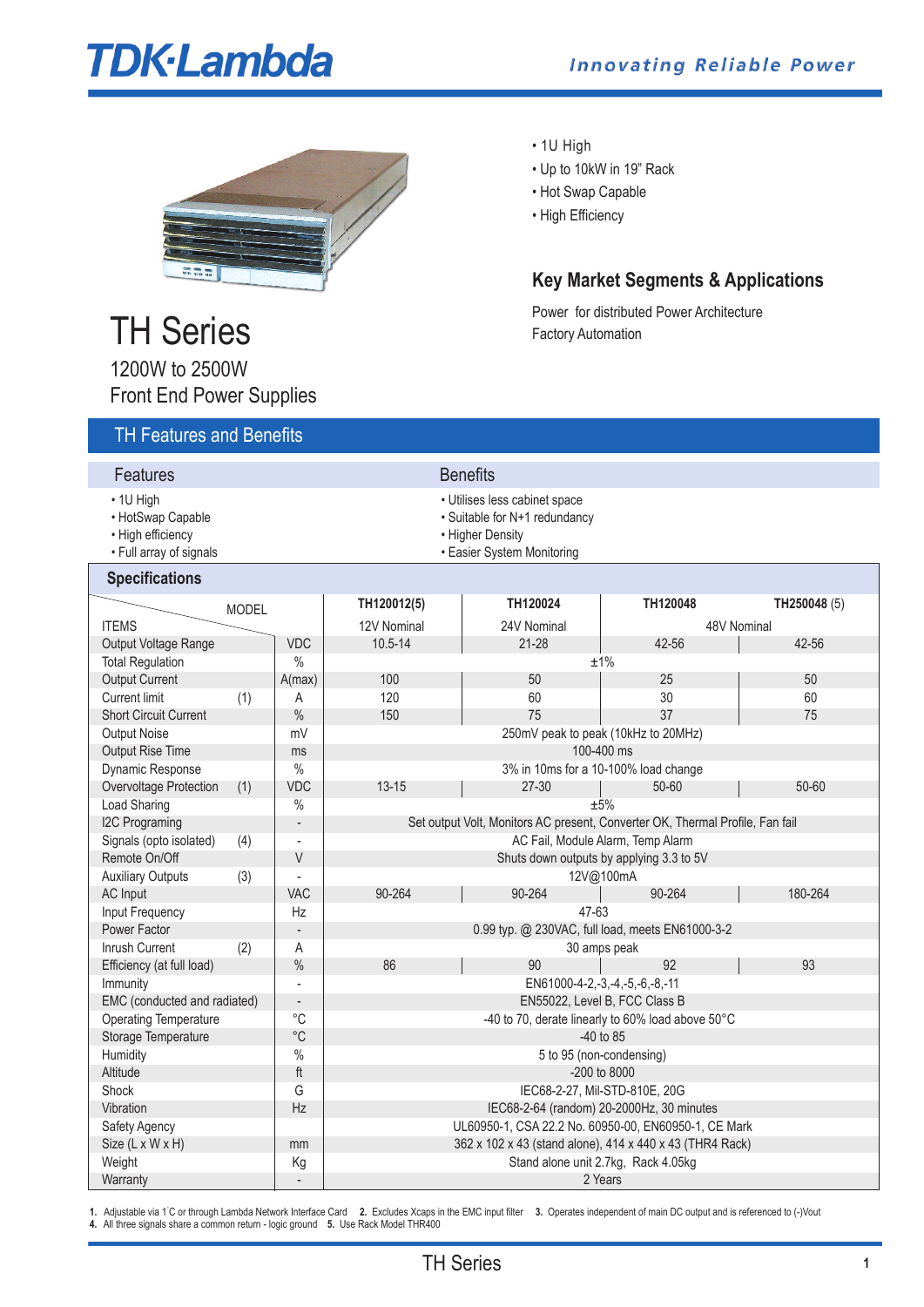

**Model Selector**

| <b>INIUUGI JEIELIUI</b> |                                                             |                                 |                                |  |  |
|-------------------------|-------------------------------------------------------------|---------------------------------|--------------------------------|--|--|
| <b>Model</b>            | <b>Output</b><br><b>Voltage</b>                             | <b>Output</b><br><b>Current</b> | <b>Maximum</b><br><b>Power</b> |  |  |
| TH120012 (5)            | 12V                                                         | 100A                            | 1200W                          |  |  |
| TH120024                | <b>24V</b>                                                  | 50A                             | 1250W                          |  |  |
| TH120048                | 48V                                                         | 25A                             | 1250W                          |  |  |
| TH250048 (5)            | 48V                                                         | 50A                             | 2500W                          |  |  |
| THR4                    | 19" Rack holds up to 4 TH Modules. 200A Max. output current |                                 |                                |  |  |
| <b>THR400</b>           | 19" Rack for 400A output holds up to 4 TH Modules.          |                                 |                                |  |  |
|                         | Screw terminal mains input connection                       |                                 |                                |  |  |
| <b>THRBP</b>            | Blanking panel for one module slot                          |                                 |                                |  |  |
| THR4NIC                 | Network interface card for 48V systems                      |                                 |                                |  |  |
| THR4NIC12               | Network interface card for 12V systems                      |                                 |                                |  |  |
| THR4NIC24               | Network interface card for 24V systems                      |                                 |                                |  |  |
| TLCK232                 | RS232 Communications Kit                                    |                                 |                                |  |  |
| TLRC01                  | Signal Cable                                                |                                 |                                |  |  |

| <b>Alarm Connector</b>                   |                                                        |  |
|------------------------------------------|--------------------------------------------------------|--|
| Mating Housing<br><b>Mating Terminal</b> | Molex Microfit 43025-2000<br>Molex Microfit 43030-0002 |  |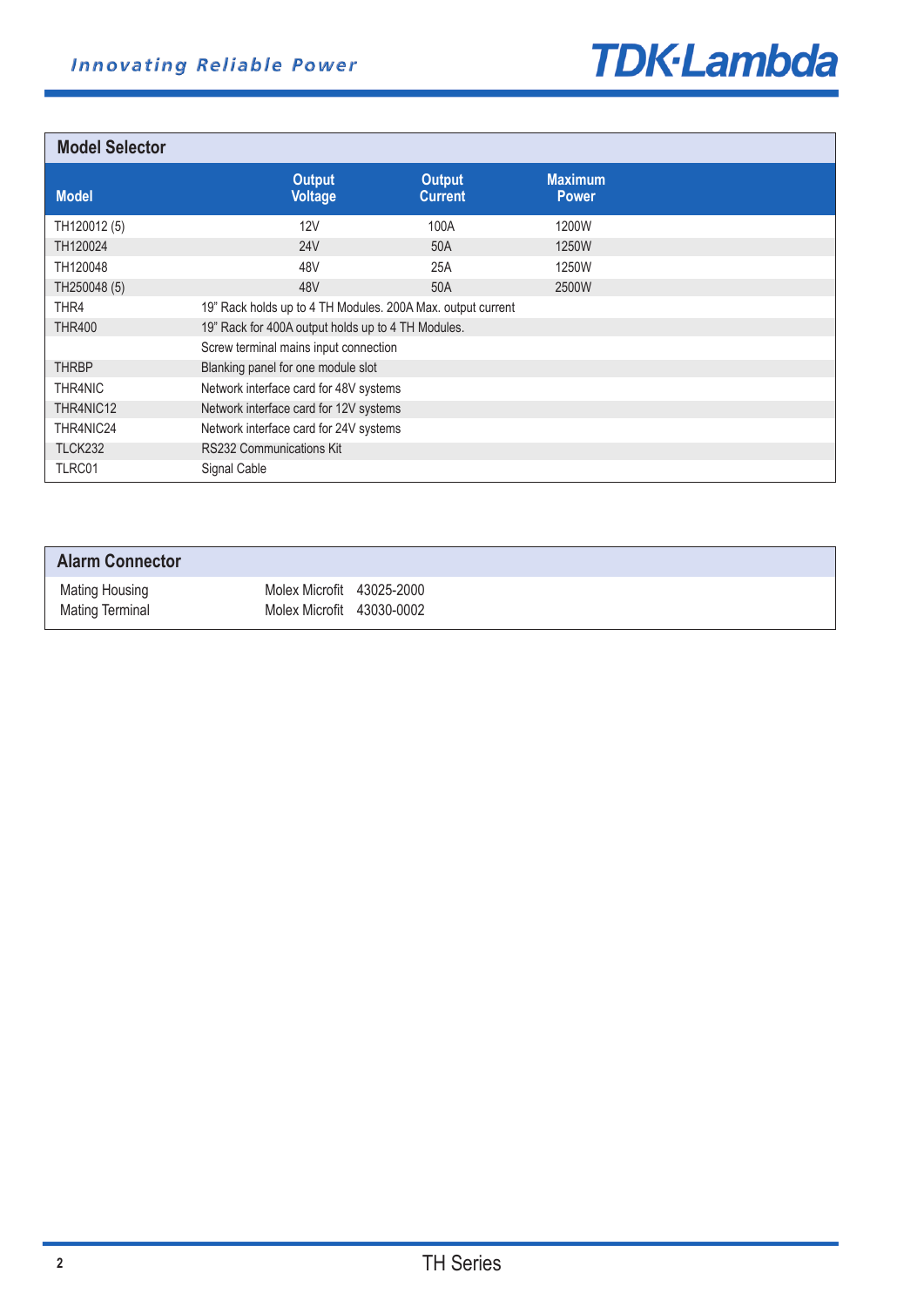# **TDK-Lambda**

## Outline Drawing TH Rack



# Outline Drawing TH Series